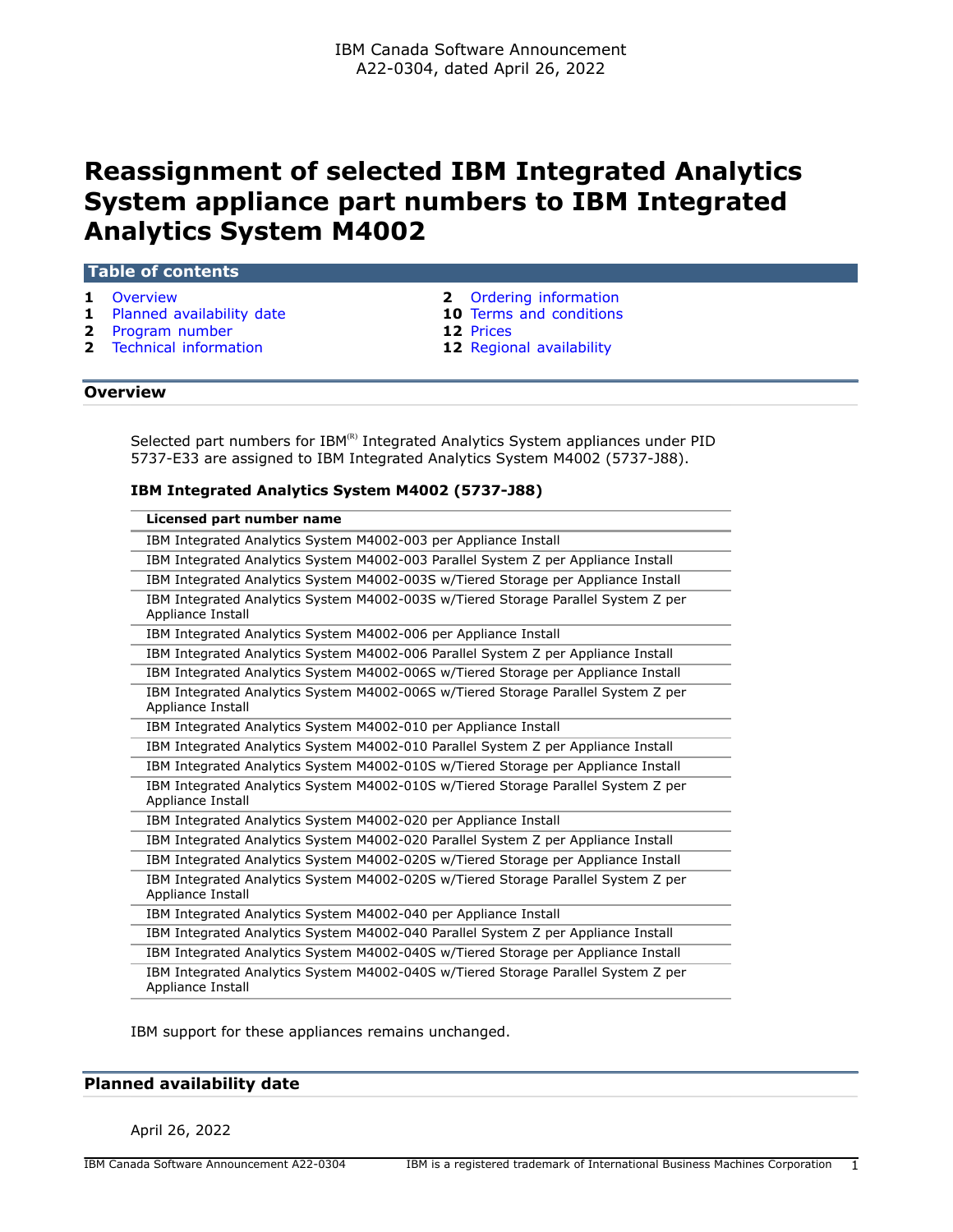Availability within a country is subject to local legal requirements.

<span id="page-1-1"></span>

| Program number |            |                                           |
|----------------|------------|-------------------------------------------|
| Program number | <b>VRM</b> | Program name                              |
| 5737-E33       | 1.0.7      | <b>IBM Integrated Analytics</b><br>System |
| 5737-J88       | 1.0.16     | IBM Integrated Analytics<br>System M4002  |

# <span id="page-1-2"></span>**Technical information**

# **Specified operating environment**

#### *Software requirements*

Not applicable

## *IBM Support*

[IBM Support](https://www.ibm.com/support) is your gateway to technical support tools and resources that are designed to help you save time and simplify support. IBM Support can help you find answers to questions, download fixes, troubleshoot, submit and track problem cases, and build skills. Learn and stay informed about the transformation of IBM Support, including new tools, new processes, and new capabilities, by going to the [IBM Support Insider](https://www.ibm.com/support/insider).

## **Planning information**

#### *Packaging*

Not applicable

# <span id="page-1-0"></span>**Ordering information**

For ordering information, consult your IBM representative or go to the [Passport](https://www.ibm.com/software/passportadvantage/) [Advantage](https://www.ibm.com/software/passportadvantage/) $(R)$  website.

These programs are available only through Passport Advantage.

The following part numbers are assigned to IBM Integrated Analytics System M4002 (5737-J88).

## **IBM Integrated Analytics System M4002 (5737-J88)**

| Part number description                                                                                                                                                | Part number    |
|------------------------------------------------------------------------------------------------------------------------------------------------------------------------|----------------|
| IBM Integrated Analytics System<br>M4002-003 per Appliance Install Appliance<br>Maintenance + Subscription and Support<br>Reinstatement 12 Months                      | <b>D1X76LL</b> |
| IBM Integrated Analytics System<br>M4002-003 per Appliance Install Annual<br>Appliance Maintenance + Subscription and<br>Support Renewal 12 Months                     | E0P8ZLL        |
| IBM Integrated Analytics System<br>M4002-003 Parallel System Z per<br>Appliance Install Appliance Maintenance +<br>Subscription and Support Reinstatement<br>12 Months | D1X79LL        |
| IBM Integrated Analytics System<br>M4002-003 Parallel System Z per                                                                                                     | E0P90LL        |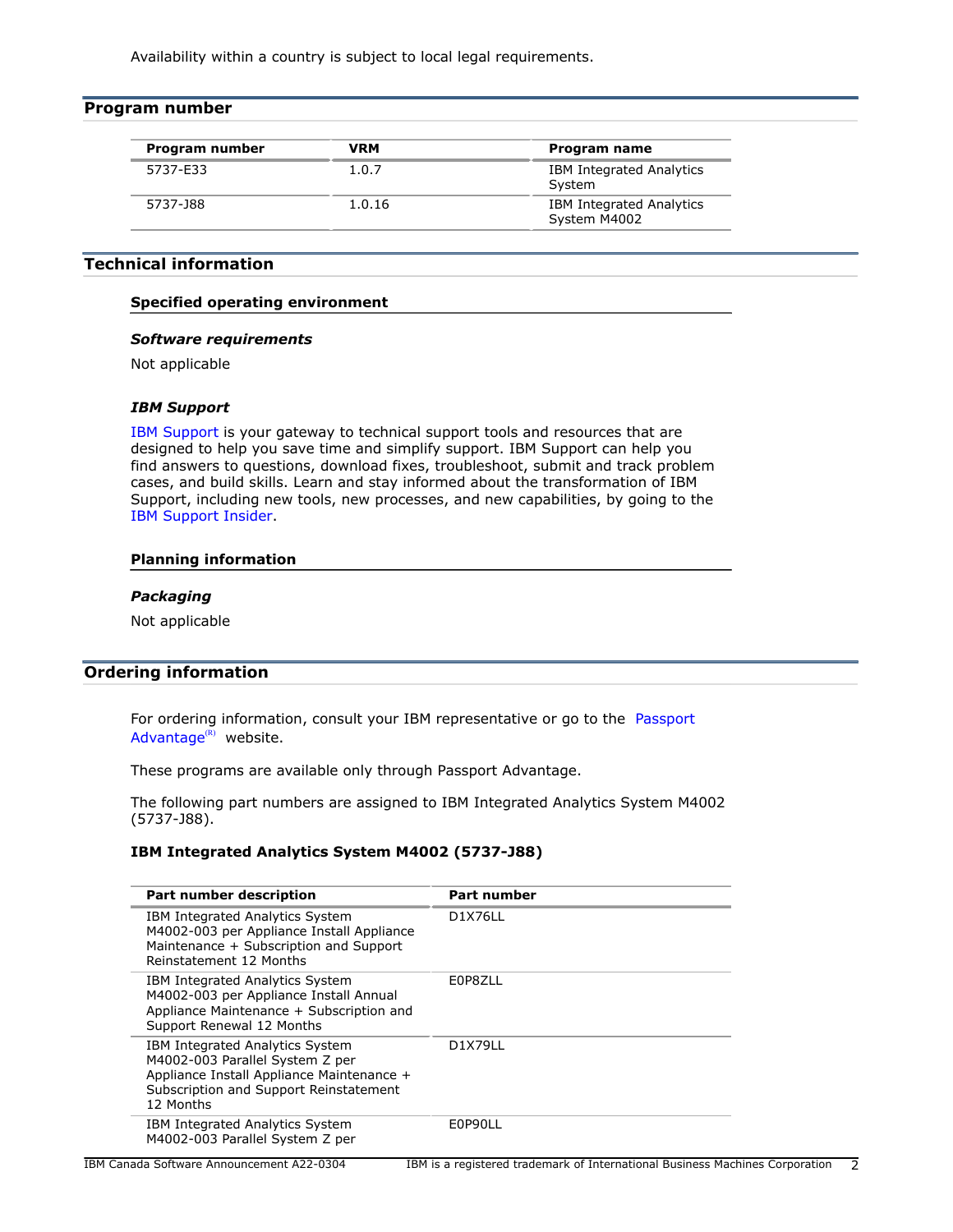| Part number description                                                                                                                                                                    | <b>Part number</b> |
|--------------------------------------------------------------------------------------------------------------------------------------------------------------------------------------------|--------------------|
| Appliance Install Annual Appliance<br>Maintenance + Subscription and Support<br>Renewal 12 Months                                                                                          |                    |
| IBM Integrated Analytics System<br>M4002-003 Business Critical Service per<br>Appliance Install Initial Appliance Business<br>Critical Service Upgrade 12 Months                           | D1XCILL            |
| IBM Integrated Analytics System<br>M4002-003 Business Critical Service per<br>Appliance Install Subsequent Appliance<br>Business Critical Service Upgrade 12<br>Months                     | <b>EOPAFLL</b>     |
| IBM Integrated Analytics System<br>M4002-003 Hard Drive Retention per<br>Appliance Install Initial Appliance Hard<br>Drive Retention Service Upgrade 12<br>Months                          | D1XCJLL            |
| IBM Integrated Analytics System<br>M4002-003 Hard Drive Retention per<br>Appliance Install Subsequent Appliance<br>Hard Drive Retention Service Upgrade 12<br>Months                       | <b>EOPAGLL</b>     |
| IBM Integrated Analytics System<br>M4002-003 Accelerated Value Service<br>per Appliance Install Initial Appliance<br>Accelerated Value Service Upgrade 12<br>Months                        | D1XCKLL            |
| IBM Integrated Analytics System<br>M4002-003 Accelerated Value Service per<br>Appliance Install Subsequent Appliance<br>Accelerated Value Service Upgrade 12<br>Months                     | <b>EOPAHLL</b>     |
| IBM Integrated Analytics System<br>M4002-003S w/ Tiered Storage per<br>Appliance Install Appliance Maintenance +<br>Subscription and Support Reinstatement<br>12 Months                    | D1X7WLL            |
| IBM Integrated Analytics System<br>M4002-003S w/ Tiered Storage per<br>Appliance Install ANNUAL APLM+S&S<br><b>RNWL 12MONTHS</b>                                                           | E0P94LL            |
| IBM Integrated Analytics System<br>M4002-003S w/ Tiered Storage Parallel<br>System Z per Appliance Install Appliance<br>Maintenance + Subscription and Support<br>Reinstatement 12 Months  | D1X80LL            |
| IBM Integrated Analytics System<br>M4002-003S w/ Tiered Storage Parallel<br>System Z per Appliance Install Annual<br>Appliance Maintenance + Subscription and<br>Support Renewal 12 Months | E0P95LL            |
| IBM Integrated Analytics System<br>M4002-003S w/ Tiered Storage Business<br>Critical Service per Appliance Install<br>Initial Appliance Business Critical Service<br>Upgrade 12 Months     | D1XCMLL            |
| IBM Integrated Analytics System<br>M4002-003S w/ Tiered Storage Business<br>Critical Service per Appliance Install<br>Subsequent Appliance Business Critical<br>Service Upgrade 12 Months  | <b>EOPAJLL</b>     |
| IBM Integrated Analytics System<br>M4002-003S w/ Tiered Storage Hard Drive<br>Retention per Appliance Install Initial<br>Appliance Hard Drive Retention Service<br>Upgrade 12 Months       | D1XCNLL            |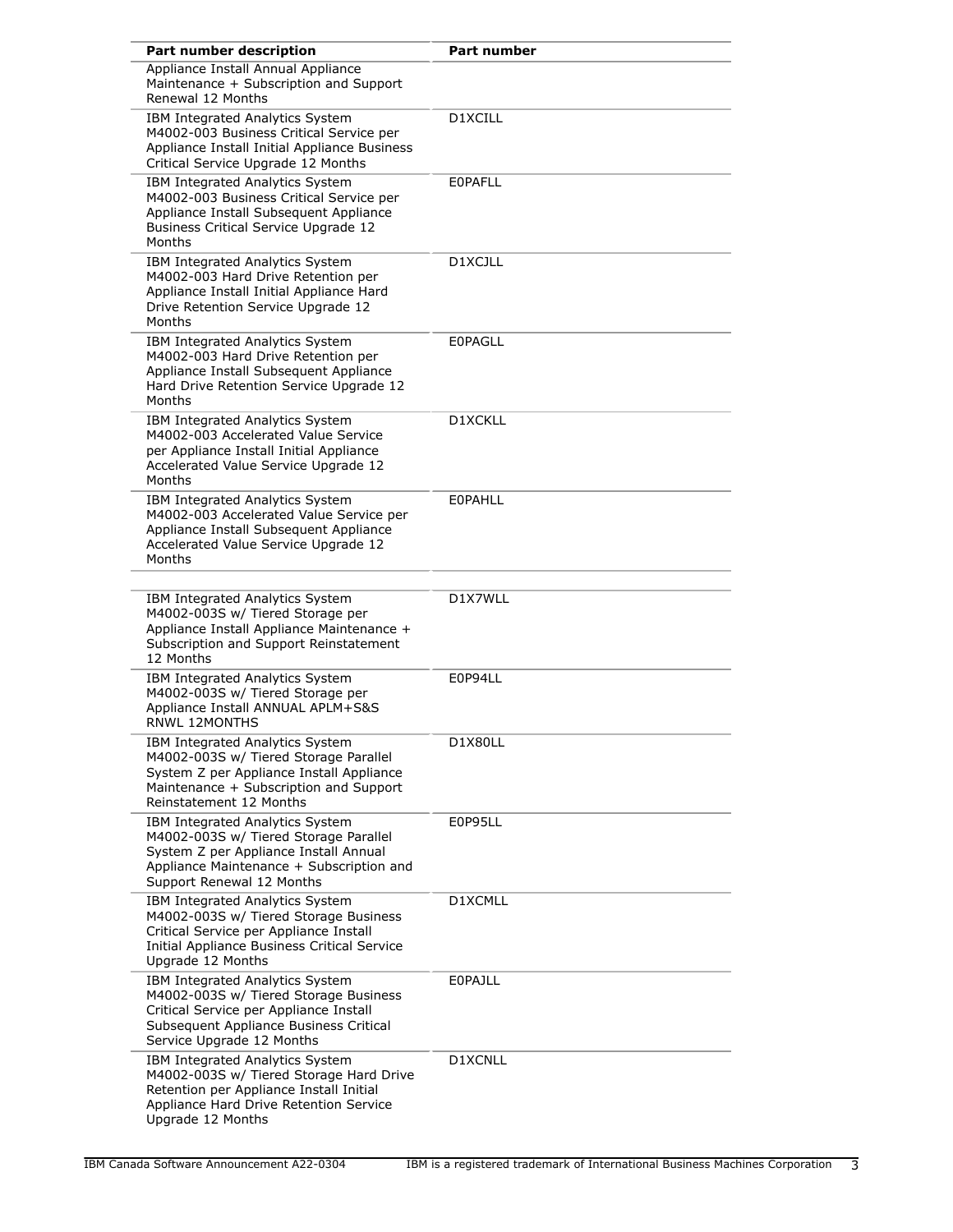| Part number description                                                                                                                                                                   | <b>Part number</b> |
|-------------------------------------------------------------------------------------------------------------------------------------------------------------------------------------------|--------------------|
| IBM Integrated Analytics System<br>M4002-003S w/ Tiered Storage Hard<br>Drive Retention per Appliance Install<br>Subsequent Appliance Hard Drive<br>Retention Service Upgrade 12 Months   | <b>EOPAKLL</b>     |
| IBM Integrated Analytics System<br>M4002-003S w/ Tiered Storage<br>Accelerated Value Service per Appliance<br>Install Initial Appliance Accelerated Value<br>Service Upgrade 12 Months    | D1XCPLL            |
| IBM Integrated Analytics System<br>M4002-003S w/ Tiered Storage<br>Accelerated Value Service per Appliance<br>Install Subsequent Appliance Accelerated<br>Value Service Upgrade 12 Months | EOPALLL            |
| IBM Integrated Analytics System<br>M4002-006 per Appliance Install Appliance<br>Maintenance + Subscription and Support<br>Reinstatement 12 Months                                         | D1X82LL            |
| IBM Integrated Analytics System<br>M4002-006 per Appliance Install Annual<br>Appliance Maintenance + Subscription and<br>Support Renewal 12 Months                                        | E0P96LL            |
| IBM Integrated Analytics System<br>M4002-006 Parallel System Z per<br>Appliance Install Appliance Maintenance +<br>Subscription and Support Reinstatement<br>12 Months                    | D1X87LL            |
| IBM Integrated Analytics System<br>M4002-006 Parallel System Z per<br>Appliance Install Annual Appliance<br>Maintenance + Subscription and Support<br>Renewal 12 Months                   | E0P97LL            |
| IBM Integrated Analytics System<br>M4002-006 Business Critical Service<br>per Appliance Install Appliance Business<br>Critical Service Upgrade 12 Months                                  | D1XCRLL            |
| IBM Integrated Analytics System<br>M4002-006 Business Critical Service per<br>Appliance Install Subsequent Appliance<br>Business Critical Service Upgrade 12<br>Months                    | EOPANLL            |
| IBM Integrated Analytics System<br>M4002-006 Hard Drive Retention per<br>Appliance Install Initial Appliance Hard<br>Drive Retention Service Upgrade 12<br>Months                         | D1XCSLL            |
| IBM Integrated Analytics System<br>M4002-006 Hard Drive Retention per<br>Appliance Install Subsequent Appliance<br>Hard Drive Retention Service Upgrade 12<br>Months                      | EOPAPLL            |
| IBM Integrated Analytics System<br>M4002-006 Accelerated Value Service<br>per Appliance Install Initial Appliance<br>Accelerated Value Service Upgrade 12<br>Months                       | D1XCTLL            |
| IBM Integrated Analytics System<br>M4002-006 Accelerated Value Service per<br>Appliance Install Subsequent Appliance<br>Accelerated Value Service Upgrade 12<br>Months                    | <b>E0PAQLL</b>     |
| IBM Integrated Analytics System<br>M4002-006S w/ Tiered Storage per<br>Appliance Install Appliance Maintenance +                                                                          | D1X89LL            |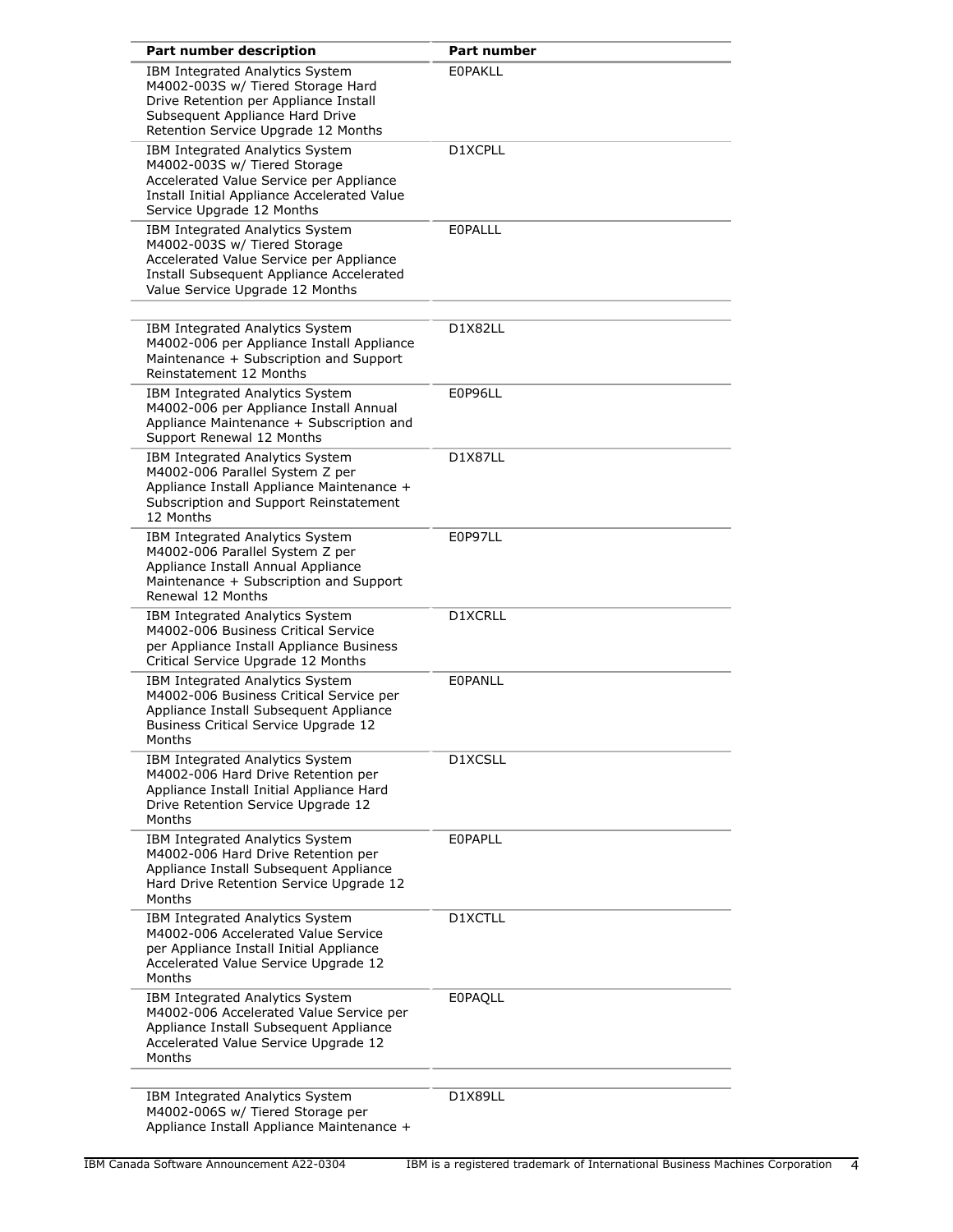| Part number description                                                                                                                                                                    | <b>Part number</b> |
|--------------------------------------------------------------------------------------------------------------------------------------------------------------------------------------------|--------------------|
| Subscription and Support Reinstatement<br>12 Months                                                                                                                                        |                    |
| IBM Integrated Analytics System<br>M4002-006S w/ Tiered Storage per<br>Appliance Install Annual Appliance<br>Maintenance + Subscription and Support<br>Renewal 12 Months                   | E0P98LL            |
| IBM Integrated Analytics System<br>M4002-006S w/ Tiered Storage Parallel<br>System Z per Appliance Maintenance +<br>Subscription and Support Reinstatement<br>12 Months                    | D1X8ELL            |
| IBM Integrated Analytics System<br>M4002-006S w/ Tiered Storage Parallel<br>System Z per Appliance Install Annual<br>Appliance Maintenance + Subscription and<br>Support Renewal 12 Months | E0P99LL            |
| IBM Integrated Analytics System<br>M4002-006S w/ Tiered Storage Business<br>Critical Service per Appliance Install<br>Initial Appliance Business Critical Service<br>Upgrade 12 Months     | D1XCVLL            |
| IBM Integrated Analytics System<br>M4002-006S w/ Tiered Storage Business<br>Critical Service per Appliance Install<br>Subsequent Appliance Business Critical<br>Service Upgrade 12 Months  | <b>EOPASLL</b>     |
| IBM Integrated Analytics System<br>M4002-006S w/ Tiered Storage Hard Drive<br>Retention per Appliance Install Initial<br>Appliance Hard Drive Retention Service<br>Upgrade 12 Months       | D1XCWLL            |
| IBM Integrated Analytics System<br>M4002-006S w/ Tiered Storage Hard<br>Drive Retention per Appliance Install<br>Subsequent Appliance Hard Drive<br>Retention Service Upgrade 12 Months    | <b>EOPATLL</b>     |
| IBM Integrated Analytics System<br>M4002-006S w/ Tiered Storage<br>Accelerated Value Service per Appliance<br>Install Initial Appliance Accelerated Value<br>Service Upgrade 12 Months     | D1XCXLL            |
| IBM Integrated Analytics System<br>M4002-006S w/ Tiered Storage<br>Accelerated Value Service per Appliance<br>Install Subsequent Appliance Accelerated<br>Value Service Upgrade 12 Months  | <b>EOPAULL</b>     |
| IBM Integrated Analytics System<br>M4002-010 per Appliance Install Appliance<br>Maintenance + Subscription and Support<br>Reinstatement 12 Months                                          | D1X8GLL            |
| IBM Integrated Analytics System<br>M4002-010 per Appliance Install Annual<br>Appliance Maintenance + Subscription and<br>Support Renewal 12 Months                                         | E0P9ALL            |
| IBM Integrated Analytics System<br>M4002-010 Parallel System Z per<br>Appliance Install Appliance Maintenance +<br>Subscription and Support Reinstatement<br>12 Months                     | D1X8KLL            |
| IBM Integrated Analytics System<br>M4002-010 Parallel System Z per<br>Appliance Install Annual Appliance<br>Maintenance + Subscription and Support<br>Renewal 12 Months                    | E0P9BLL            |
| IBM Integrated Analytics System<br>M4002-010 Business Critical Service per                                                                                                                 | D1XCZLL            |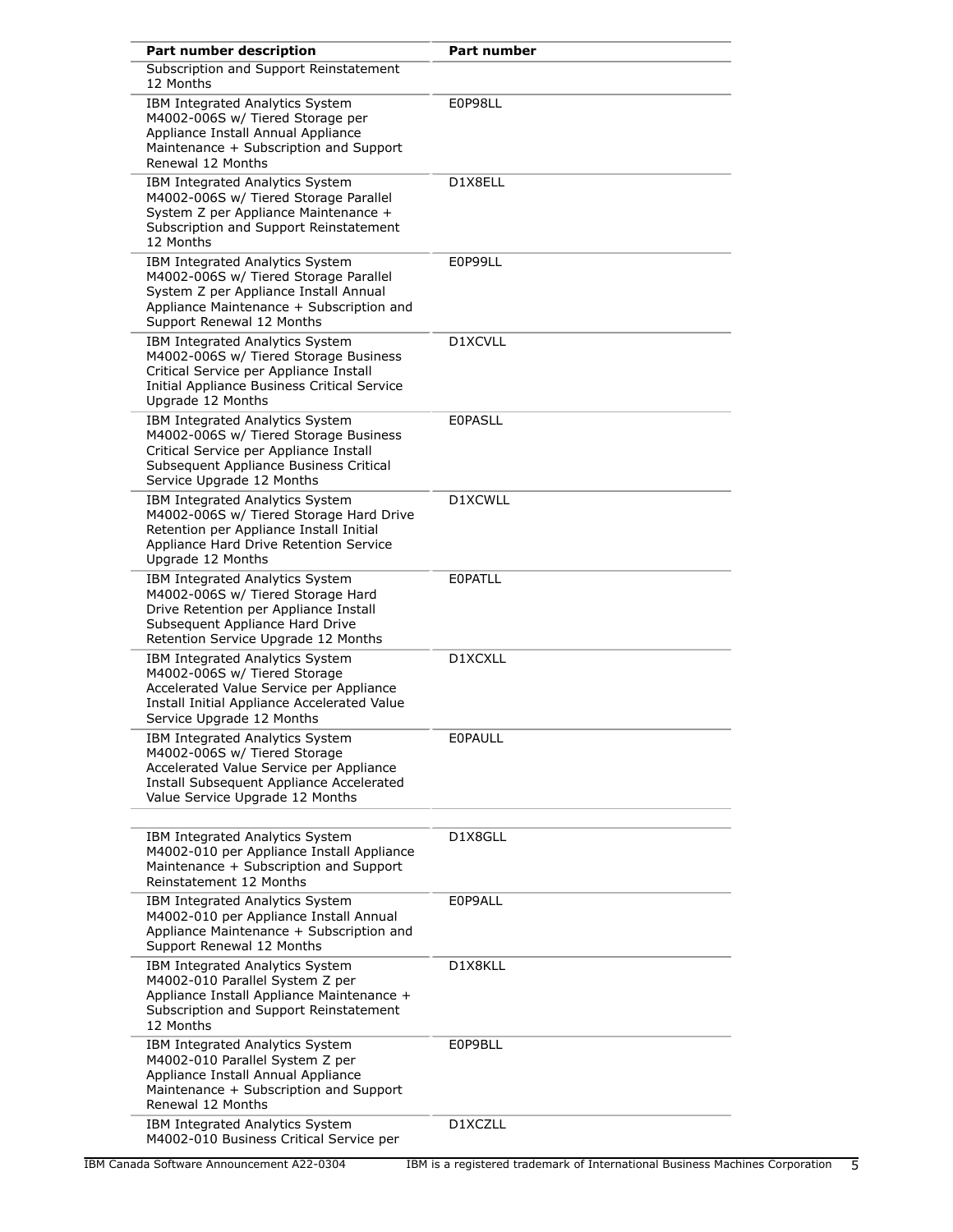| Part number description                                                                                                                                                                    | Part number    |
|--------------------------------------------------------------------------------------------------------------------------------------------------------------------------------------------|----------------|
| Appliance Install Initial Appliance Business<br>Critical Service Upgrade 12 Months                                                                                                         |                |
| IBM Integrated Analytics System<br>M4002-010 Business Critical Service per<br>Appliance Install Subsequent Appliance<br><b>Business Critical Service Upgrade 12</b><br>Months              | <b>EOPAWLL</b> |
| IBM Integrated Analytics System<br>M4002-010 Hard Drive Retention per<br>Appliance Install Initial Appliance Hard<br>Drive Retention Service Upgrade 12<br>Months                          | D1XD0LL        |
| IBM Integrated Analytics System<br>M4002-010 Hard Drive Retention per<br>Appliance Install Subsequent Appliance<br>Hard Drive Retention Service Upgrade 12<br>Months                       | EOPAXLL        |
| IBM Integrated Analytics System<br>M4002-010 Accelerated Value Service<br>per Appliance Install Initial Appliance<br>Accelerated Value Service Upgrade 12<br>Months                        | D1XD1LL        |
| IBM Integrated Analytics System<br>M4002-010 Accelerated Value Service per<br>Appliance Install Subsequent Appliance<br>Accelerated Value Service Upgrade 12<br>Months                     | EOPAYLL        |
| IBM Integrated Analytics System<br>M4002-010S w/ Tiered Storage per<br>Appliance Install Appliance Maintenance +<br>Subscription and Support Reinstatement<br>12 Months                    | D1X8NLL        |
| IBM Integrated Analytics System<br>M4002-010S w/ Tiered Storage per<br>Appliance Install Annual Appliance<br>Maintenance + Subscription and Support<br>Renewal 12 Months                   | E0P9CLL        |
| IBM Integrated Analytics System<br>M4002-010S w/ Tiered Storage Parallel<br>System Z per Appliance Install Appliance<br>Maintenance + Subscription and Support<br>Reinstatement 12 Months  | <b>D1X97LL</b> |
| IBM Integrated Analytics System<br>M4002-010S w/ Tiered Storage Parallel<br>System Z per Appliance Install Annual<br>Appliance Maintenance + Subscription and<br>Support Renewal 12 Months | E0P9FLL        |
| IBM Integrated Analytics System<br>M4002-010S w/ Tiered Storage Business<br>Critical Service per Appliance Install<br>Initial Appliance Business Critical Service<br>Upgrade 12 Months     | D1XD3LL        |
| IBM Integrated Analytics System<br>M4002-010S w/ Tiered Storage Business<br>Critical Service per Appliance Install<br>Subsequent Appliance Business Critical<br>Service Upgrade 12 Months  | <b>EOPBOLL</b> |
| IBM Integrated Analytics System<br>M4002-010S w/ Tiered Storage Hard Drive<br>Retention per Appliance Install Initial<br>Appliance Hard Drive Retention Service<br>Upgrade 12 Months       | D1XD4LL        |
| IBM Integrated Analytics System<br>M4002-010S w/ Tiered Storage Hard<br>Drive Retention per Appliance Install<br>Subsequent Appliance Hard Drive<br>Retention Service Upgrade 12 Months    | E0PB1LL        |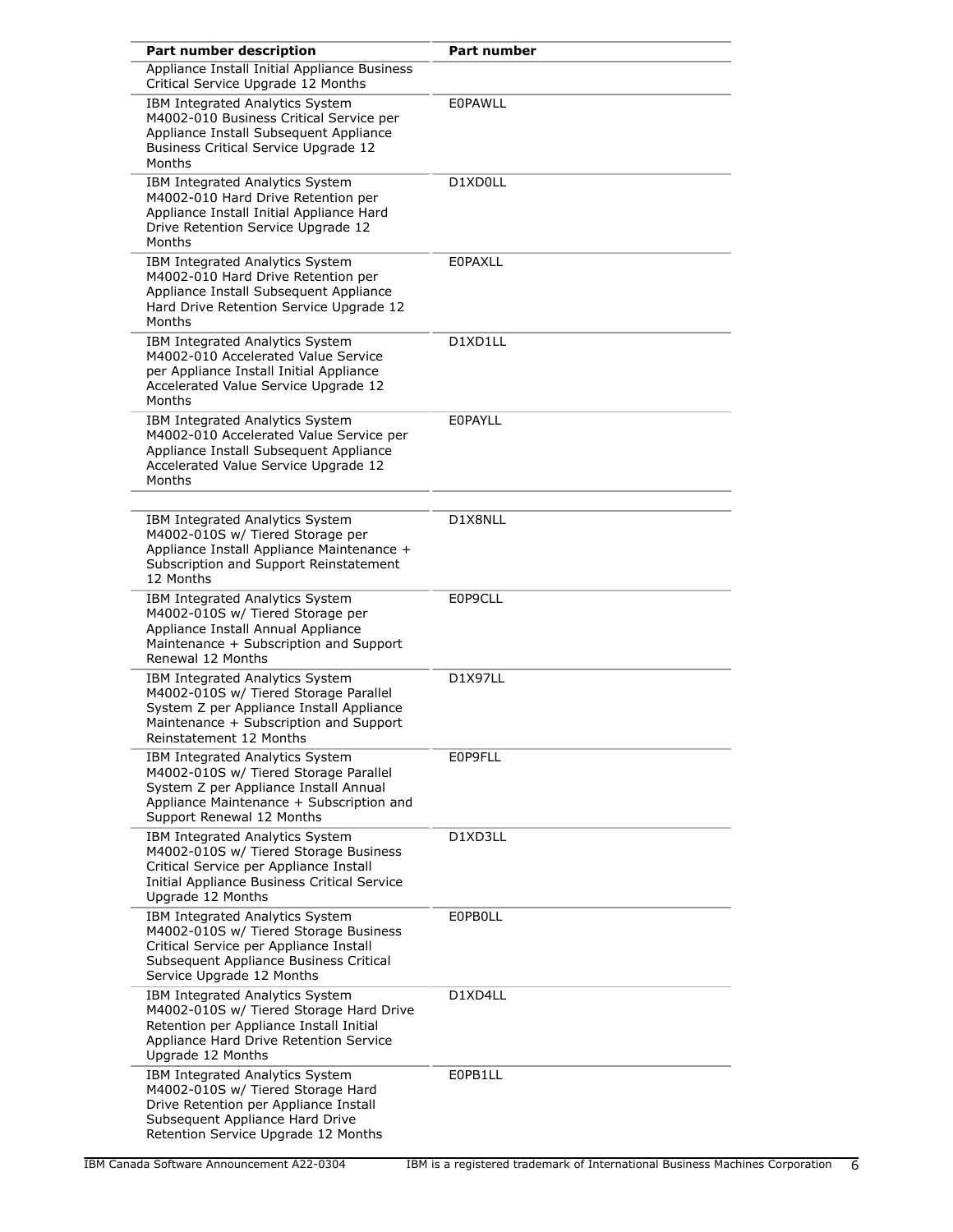| Part number description                                                                                                                                                                   | <b>Part number</b> |
|-------------------------------------------------------------------------------------------------------------------------------------------------------------------------------------------|--------------------|
| IBM Integrated Analytics System<br>M4002-010S w/ Tiered Storage<br>Accelerated Value Service per Appliance<br>Install Initial Appliance Accelerated Value<br>Service Upgrade 12 Months    | D1XD5LL            |
| IBM Integrated Analytics System<br>M4002-010S w/ Tiered Storage<br>Accelerated Value Service per Appliance<br>Install Subsequent Appliance Accelerated<br>Value Service Upgrade 12 Months | E0PB2LL            |
| IBM Integrated Analytics System<br>M4002-020 per Appliance Install Appliance<br>Maintenance + Subscription and Support<br>Reinstatement 12 Months                                         | D1X99LL            |
| IBM Integrated Analytics System<br>M4002-020 per Appliance Install Annual<br>Appliance Maintenance + Subscription and<br>Support Renewal 12 Months                                        | E0P9GLL            |
| IBM Integrated Analytics System<br>M4002-020 Parallel System Z per<br>Appliance Install Appliance Maintenance +<br>Subscription and Support Reinstatement<br>12 Months                    | D1X9DLL            |
| IBM Integrated Analytics System<br>M4002-020 Parallel System Z per<br>Appliance Install Annual Appliance<br>Maintenance + Subscription and Support<br>Renewal 12 Months                   | E0P9HLL            |
| IBM Integrated Analytics System<br>M4002-020 Business Critical Service per<br>Appliance Install Initial Appliance Business<br>Critical Service Upgrade 12 Months                          | D1XD8LL            |
| IBM Integrated Analytics System<br>M4002-020 Business Critical Service per<br>Appliance Install Subsequent Appliance<br>Business Critical Service Upgrade 12<br>Months                    | E0PB4LL            |
| IBM Integrated Analytics System<br>M4002-020 Hard Drive Retention per<br>Appliance Install Initial Appliance Hard<br>Drive Retention Service Upgrade 12<br>Months                         | D1XD9LL            |
| IBM Integrated Analytics System<br>M4002-020 Hard Drive Retention per<br>Appliance Install Subsequent Appliance<br>Hard Drive Retention Service Upgrade 12<br>Months                      | E0PB5LL            |
| IBM Integrated Analytics System<br>M4002-020 Accelerated Value Service<br>per Appliance Install Initial Appliance<br>Accelerated Value Service Upgrade 12<br>Months                       | D1XDBLL            |
| IBM Integrated Analytics System<br>M4002-020 Accelerated Value Service per<br>Appliance Install Subsequent Appliance<br>Accelerated Value Service Upgrade 12<br>Months                    | E0PB6LL            |
| IBM Integrated Analytics System<br>M4002-020S w/ Tiered Storage per<br>Appliance Maintenance + Subscription and<br>Support Reinstatement 12 Months                                        | D1X9FLL            |
| IBM Integrated Analytics System<br>M4002-020S w/ Tiered Storage per<br>Appliance Install Annual Appliance                                                                                 | E0P9ILL            |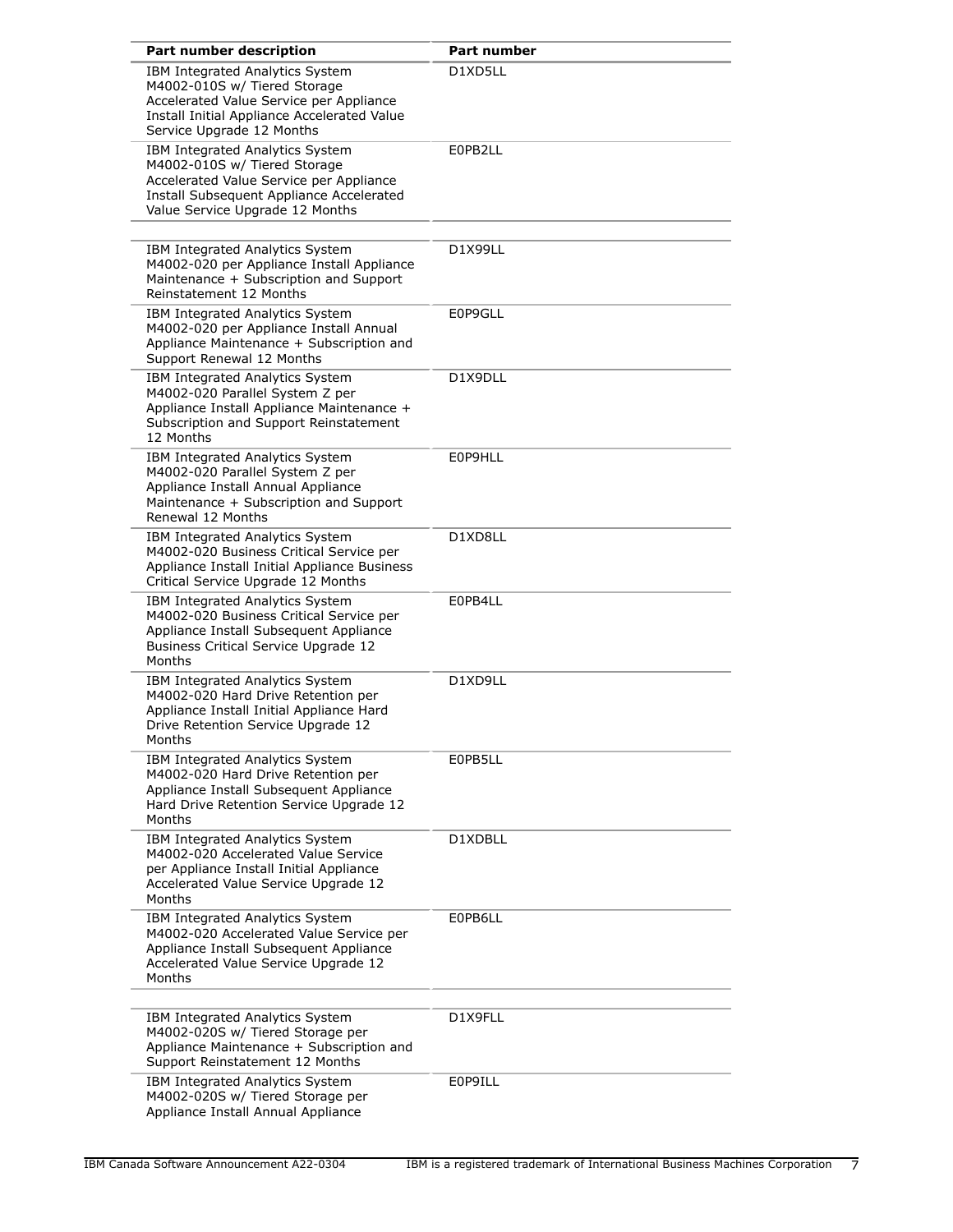| Part number description                                                                                                                                                                    | <b>Part number</b> |
|--------------------------------------------------------------------------------------------------------------------------------------------------------------------------------------------|--------------------|
| Maintenance + Subscription and Support<br>Renewal 12 Months                                                                                                                                |                    |
| IBM Integrated Analytics System<br>M4002-020S w/ Tiered Storage Parallel<br>System Z per Appliance Install Appliance<br>Maintenance + Subscription and Support<br>Reinstatement 12 Months  | D1XA5LL            |
| IBM Integrated Analytics System<br>M4002-020S w/ Tiered Storage Parallel<br>System Z per Appliance Install Annual<br>Appliance Maintenance + Subscription and<br>Support Renewal 12 Months | E0P9SLL            |
| IBM Integrated Analytics System<br>M4002-020S w/ Tiered Storage Business<br>Critical Service per Appliance Install<br>Initial Appliance Business Critical Service<br>Upgrade 12 Months     | D1XDDLL            |
| IBM Integrated Analytics System<br>M4002-020S w/ Tiered Storage Business<br>Critical Service per Appliance Install<br>Subsequent Appliance Business Critical<br>Service Upgrade 12 Months  | E0PB8LL            |
| IBM Integrated Analytics System<br>M4002-020S w/ Tiered Storage Hard Drive<br>Retention per Appliance Install Initial<br>Appliance Hard Drive Retention Service<br>Upgrade 12 Months       | D1XDELL            |
| IBM Integrated Analytics System<br>M4002-020S w/ Tiered Storage Hard<br>Drive Retention per Appliance Install<br>Subsequent Appliance Hard Drive<br>Retention Service Upgrade 12 Months    | E0PB9LL            |
| IBM Integrated Analytics System<br>M4002-020S w/ Tiered Storage<br>Accelerated Value Service per Appliance<br>Install Initial Appliance Accelerated Value<br>Service Upgrade 12 Months     | D1XDFLL            |
| IBM Integrated Analytics System<br>M4002-020S w/ Tiered Storage<br>Accelerated Value Service per Appliance<br>Install Subsequent Appliance Accelerated<br>Value Service Upgrade 12 Months  | <b>EOPBALL</b>     |
| IBM Integrated Analytics System<br>M4002-040 per Appliance Install Appliance<br>Maintenance + Subscription and Support<br>Reinstatement 12 Months                                          | D1XABLL            |
| IBM Integrated Analytics System<br>M4002-040 per Appliance Install Annual<br>Appliance Maintenance + Subscription and<br>Support Renewal 12 Months                                         | E0P9ULL            |
| IBM Integrated Analytics System<br>M4002-040 Parallel System Z per<br>Appliance Install Appliance Maintenance +<br>Subscription and Support Reinstatement<br>12 Months                     | D1XAFLL            |
| IBM Integrated Analytics System<br>M4002-040 Parallel System Z per<br>Appliance Install Annual Appliance<br>Maintenance + Subscription and Support<br>Renewal 12 Months                    | E0P9VLL            |
| IBM Integrated Analytics System<br>M4002-040 Business Critical Service per<br>Appliance Install Initial Appliance Business<br>Critical Service Upgrade 12 Months                           | D1XDHLL            |
| IBM Integrated Analytics System<br>M4002-040 Business Critical Service per<br>Appliance Install Subsequent Appliance                                                                       | <b>EOPBCLL</b>     |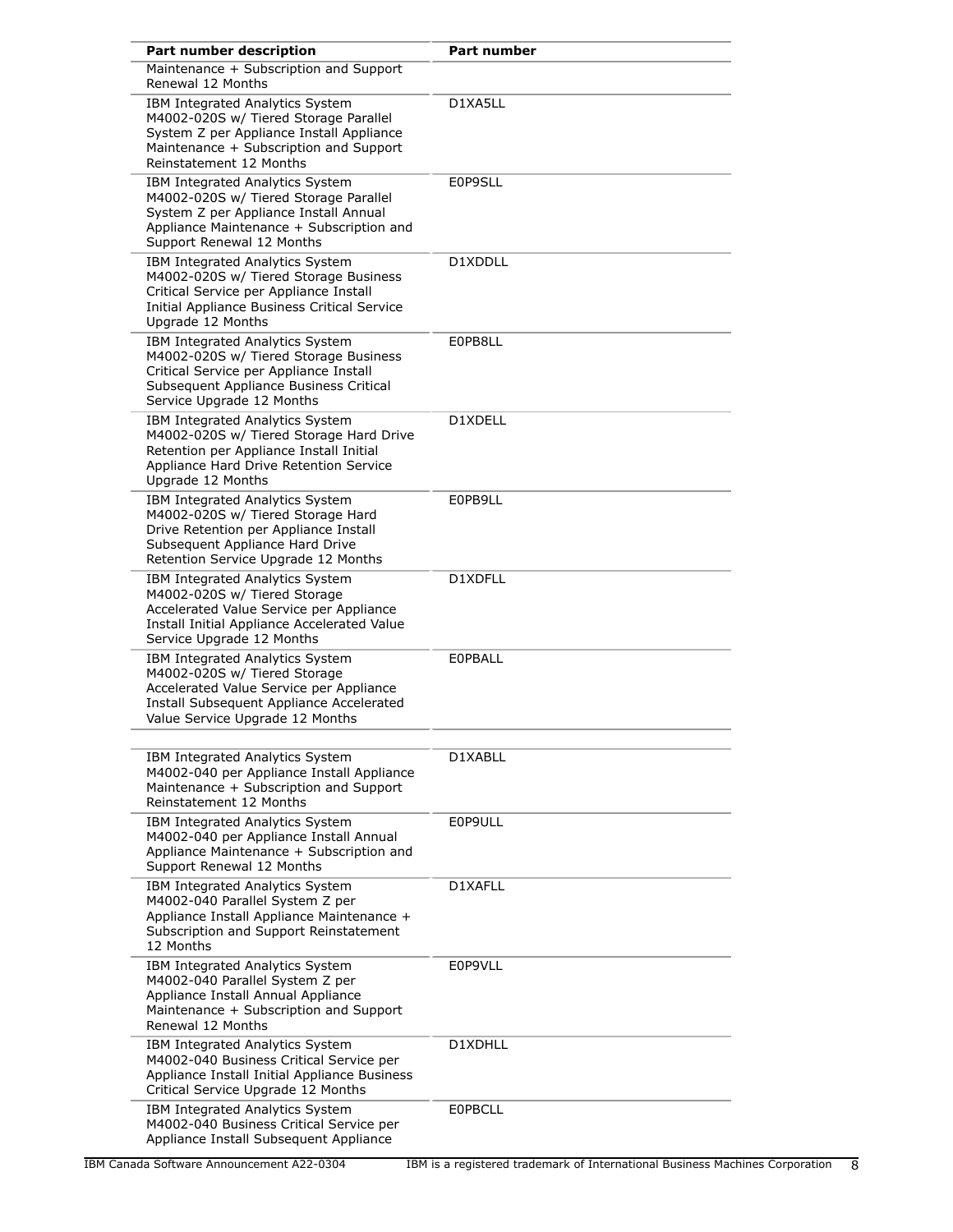| Part number description                                                                                                                                                                    | <b>Part number</b> |
|--------------------------------------------------------------------------------------------------------------------------------------------------------------------------------------------|--------------------|
| <b>Business Critical Service Upgrade 12</b><br>Months                                                                                                                                      |                    |
| IBM Integrated Analytics System<br>M4002-040 Hard Drive Retention per<br>Appliance Install Initial Appliance Hard<br>Drive Retention Service Upgrade 12<br>Months                          | D1XDILL            |
| IBM Integrated Analytics System<br>M4002-040 Hard Drive Retention per<br>Appliance Install Subsequent Appliance<br>Hard Drive Retention Service Upgrade 12<br>Months                       | <b>EOPBDLL</b>     |
| IBM Integrated Analytics System<br>M4002-040 Accelerated Value Service<br>per Appliance Install Initial Appliance<br>Accelerated Value Service Upgrade 12<br>Months                        | D1XDJLL            |
| IBM Integrated Analytics System<br>M4002-040 Accelerated Value Service per<br>Appliance Install Subsequent Appliance<br>Accelerated Value Service Upgrade 12<br>Months                     | <b>EOPBELL</b>     |
| IBM Integrated Analytics System<br>M4002-040S w/ Tiered Storage per<br>Appliance Install Appliance Maintenance +<br>Subscription and Support Reinstatement<br>12 Months                    | D1XA6LL            |
| IBM Integrated Analytics System<br>M4002-040S w/ Tiered Storage per<br>Appliance Install Annual Appliance<br>Maintenance + Subscription and Support<br>Renewal 12 Months                   | E0P9TLL            |
| IBM Integrated Analytics System<br>M4002-040S w/ Tiered Storage Parallel<br>System Z per Appliance Install Appliance<br>Maintenance + Subscription and Support<br>Reinstatement 12 Months  | D1XAHLL            |
| IBM Integrated Analytics System<br>M4002-040S w/ Tiered Storage Parallel<br>System Z per Appliance Install Annual<br>Appliance Maintenance + Subscription and<br>Support Renewal 12 Months | E0P9WLL            |
| IBM Integrated Analytics System<br>M4002-040S w/ Tiered Storage Business<br>Critical Service per Appliance Install<br>Initial Appliance Business Critical Service<br>Upgrade 12 Months     | D1XDLLL            |
| IBM Integrated Analytics System<br>M4002-040S w/ Tiered Storage Business<br>Critical Service per Appliance Install<br>Subsequent Appliance Business Critical<br>Service Upgrade 12 Months  | <b>EOPBGLL</b>     |
| IBM Integrated Analytics System<br>M4002-040S w/ Tiered Storage Hard Drive<br>Retention per Appliance Install Initial<br>Appliance Hard Drive Retention Service<br>Upgrade 12 Months       | D1XDNLL            |
| IBM Integrated Analytics System<br>M4002-040S w/ Tiered Storage Hard<br>Drive Retention per Appliance Install<br>Subsequent Appliance Hard Drive<br>Retention Service Upgrade 12 Months    | <b>EOPBHLL</b>     |
| IBM Integrated Analytics System<br>M4002-040S w/ Tiered Storage<br>Accelerated Value Service per Appliance<br>Install Initial Appliance Accelerated Value<br>Service Upgrade 12 Months     | D1XDPLL            |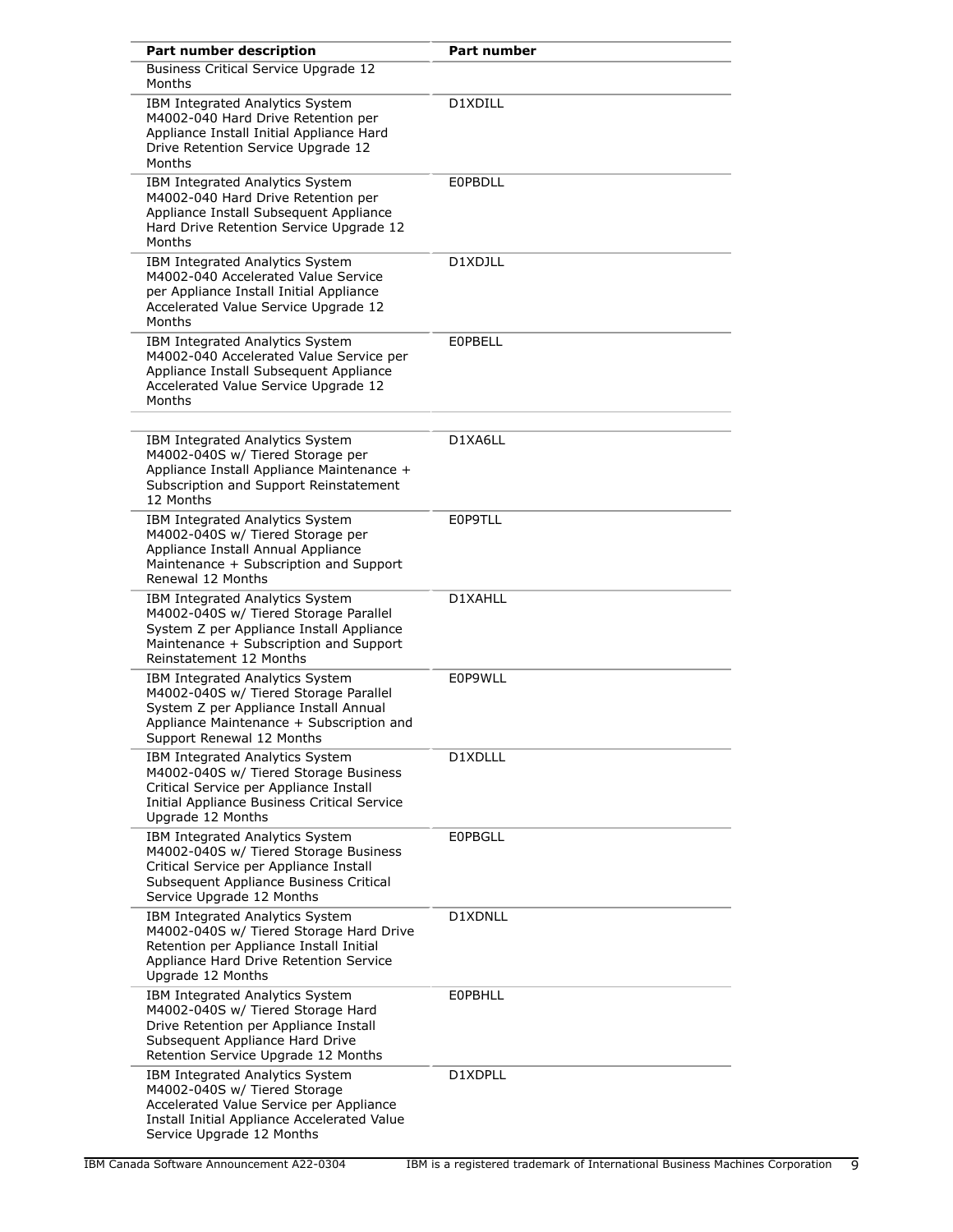**Part number** 

E0PBILL

IBM Integrated Analytics System M4002-040S w/ Tiered Storage Accelerated Value Service per Appliance Install Subsequent Appliance Accelerated Value Service Upgrade 12 Months

# **Charge metric**

There are no new licenses required for this announcement.

The charge metric for this licensed product is unchanged.

# <span id="page-9-0"></span>**Terms and conditions**

The information provided in this announcement letter is for reference and convenience purposes only. The terms and conditions that govern any transaction with IBM are contained in the applicable contract documents such as the IBM International Program License Agreement, IBM International Passport Advantage<sup>(R)</sup> Agreement, and the IBM Agreement for Acquisition of Software Maintenance.

This product is available only through Passport Advantage.

# **Licensing**

IBM International Program License Agreement including the License Information document and Proof of Entitlement (PoE) govern your use of the program. PoEs are required for all authorized use. Part number products only, offered outside of Passport Advantage<sup>(R)</sup>, where applicable, are license only and do not include Software Maintenance.

This software license includes Software Subscription and Support (also referred to as Software Maintenance).

# **Software Maintenance**

Consult the [IBM Appliance Support Guide](http://www.ibm.com/software/appliance/support) for details about appliance support and warranty service upgrade options.

# **Program technical support**

IBM will provide 12 months notice prior to support discontinuance.

# **License Information number**

The License Information documents for offerings in this announcement are unchanged.

# **Limited warranty applies**

Yes

# **Limited warranty**

IBM warrants that when the program is used in the specified operating environment, it will conform to its specifications. The warranty applies only to the unmodified portion of the program. IBM does not warrant uninterrupted or error-free operation of the program or that IBM will correct all program defects. You are responsible for the results obtained from the use of the program.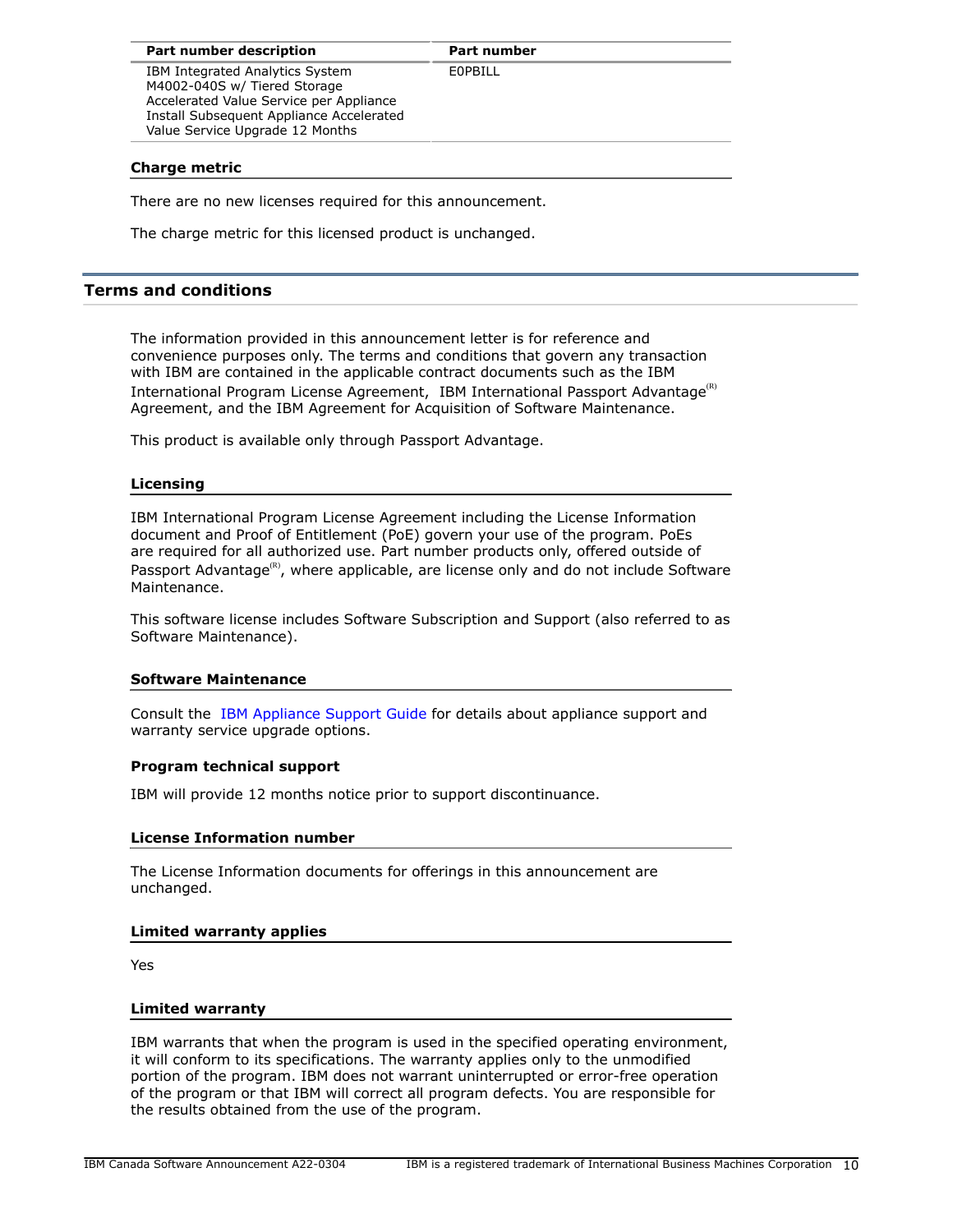IBM provides you with access to IBM databases containing information about known program defects, defect corrections, restrictions, and bypasses at no additional charge. For further information, see the [IBM Support Guide](http://www.ibm.com/support/customercare/sas/f/handbook/home.html).

IBM will maintain this information for at least one year after the original licensee acquires the program (warranty period).

### **Volume orders (IVO)**

No

## **Passport Advantage applies**

Yes, information is available on the [Passport Advantage and Passport Advantage](http://www.ibm.com/software/passportadvantage) [Express](http://www.ibm.com/software/passportadvantage) website.

## **Appliance Maintenance, Software Subscription and Support applies**

Yes. Appliance Maintenance, Software Subscription and Support, also referred to as Appliance Service and Support, is included with licenses purchased through Passport Advantage and Passport Advantage Express. Product upgrades and Technical Support are provided by the Software Subscription and Support offering as described in the Agreements. Product upgrades provide the latest versions and releases to entitled software, and Technical Support provides voice and electronic access to IBM support organizations, worldwide.

Included is one year of Appliance Maintenance and Software Subscription and Support for each of the appliances and software licenses acquired. The initial period be extended by the purchase of a renewal option, if available.

For additional information about appliance services, consult the [Appliance Services](http://www.ibm.com/software/lotus/passportadvantage/agreementsandforms.html) [Attachments to Passport Advantage](http://www.ibm.com/software/lotus/passportadvantage/agreementsandforms.html) website.

Consult the [IBM Appliance Support Guide](http://www.ibm.com/software/appliance/support) website for further details about Appliance support and Warranty Service Upgrade options.

#### **Variable charges apply**

No

## **Educational allowance available**

Not applicable.

# **Statement of good security practices**

IT system security involves protecting systems and information through intrusion prevention, detection, and response to improper access from within and outside your enterprise. Improper access can result in information being altered, destroyed, or misappropriated or can result in misuse of your systems to attack others. Without a comprehensive approach to security, no IT system or product should be considered completely secure and no single product or security measure can be completely effective in preventing improper access. IBM systems and products are designed to be part of a regulatory compliant, comprehensive security approach, which will necessarily involve additional operational procedures, and may require other systems, products, or services to be most effective.

**Important:** IBM does not warrant that any systems, products, or services are immune from, or will make your enterprise immune from, the malicious or illegal conduct of any party.